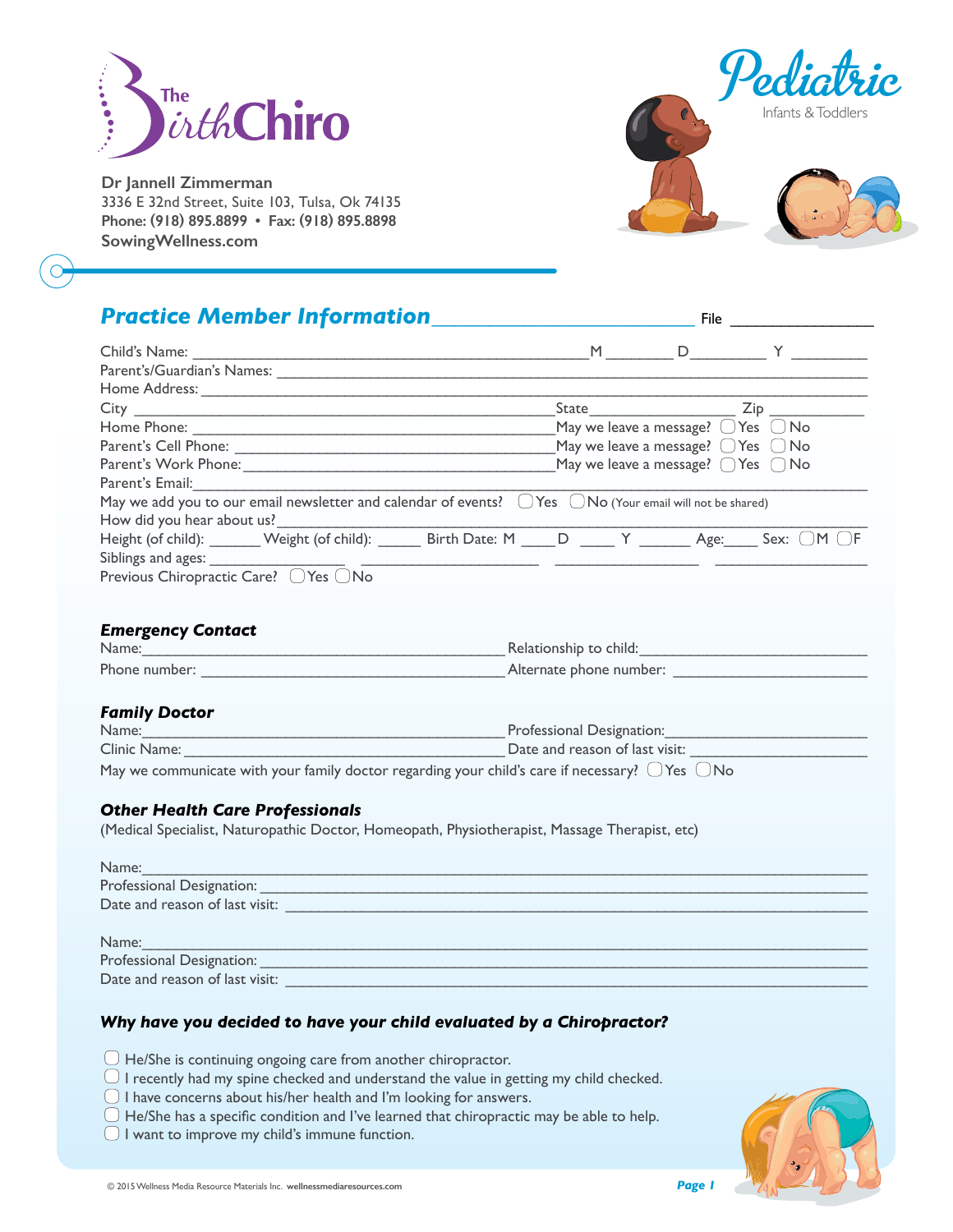



## *Wellness Profile*

The human body is designed to be healthy. The primary system in the body which coordinates health and function is the nervous system. Your nervous system is surrounded and protected by the bones of the spine, called *vertebrae.* Many of the common health challenges that adults experience have their origins during the *developmental years,* some starting at birth. Layers of damage to the spine and *nervous system* occur as a result of various *traumas, toxins and emotional stress.*  The result may be misalignment to the spinal column and damage to the nervous system in a condition called *Vertebral*  **Subluxation.** Please answer the following questions to give us a better understanding about your child's state of wellness and factors which may be contributing to vertebral subluxation and impeding your child's *ability to heal.*

#### *What signals has your child's body been communicating?*

| PREVIOUS<br><b>CURRENT</b> |                                     | PREVIOUS<br><b>CURRENT</b> |                               | <b>CURRENT</b> | PREVIOUS                             |
|----------------------------|-------------------------------------|----------------------------|-------------------------------|----------------|--------------------------------------|
|                            | Asthma                              |                            | Frequent Diarrhea             |                | Failure to Thrive / Slow Weight Gain |
|                            | <b>Respiratory Tract Infections</b> |                            | Constipation                  |                | Slow or Absent Reflexes              |
|                            | <b>Sinus Problems</b>               |                            | <b>Flatulence</b>             |                | Asymmetrical Crawling or Gait        |
|                            | Ear Infections                      |                            | Headaches/Migraines           |                | <b>Weight Challenges</b>             |
|                            | Tonsillitis                         |                            | Neck Pain                     |                | <b>Bed Wetting</b>                   |
|                            | Strep Throat                        |                            | Torticollis / Head Tilt       |                | Sleep Problems                       |
|                            | Frequent Colds / Croup              |                            | Trouble Feeding on One Side   |                | <b>Night Terrors</b>                 |
|                            | <b>Recurrent Fevers</b>             |                            | <b>Back Pain</b>              |                | <b>Tip Toe Walking</b>               |
|                            | Eczema                              |                            | <b>Growing Pains</b>          |                | <b>Regression of Milestones</b>      |
|                            | Rashes                              |                            | <b>Scoliosis</b>              |                | <b>Seizures</b>                      |
|                            | Allergies                           |                            | Red, Swollen, Painful Joint   |                | Tremors / Shaking                    |
|                            | <b>Food Sensitivites</b>            |                            | Colic                         |                | ADD / ADHD                           |
|                            | <b>Digestive Problems</b>           |                            | <b>Frequent Crying Spells</b> |                | Autism / PDD                         |

Do you have a specific concern that brings you in?

| $\Box$ No, I'm interested in having my child's nervous system assessed to achieve optimal health and functioning. |  |
|-------------------------------------------------------------------------------------------------------------------|--|
| $\bigcirc$ Yes:                                                                                                   |  |

| If yes, please answer the following questions:                                               |                                                 |
|----------------------------------------------------------------------------------------------|-------------------------------------------------|
| Does your child appear to be in pain or discomfort?                                          | How long has your child been experiencing this? |
| Is it getting better, worse or staying the same?                                             | Was the onset sudden or gradual?                |
| Have you seen other health professionals regarding this complaint?                           |                                                 |
| $\bigcirc$ No $\bigcirc$ if Yes, whom?                                                       |                                                 |
| What treatment did they use?                                                                 |                                                 |
| Has your child taken any medication for this complaint? $\Box$ No $\Box$ Yes                 |                                                 |
| Has your child ever experienced this complaint before? $\Box$ No $\Box$ Yes                  |                                                 |
| Did they receive any treatment at the time? $\dots \dots \dots \dots \dots \dots \dots$      |                                                 |
| Has your child had x-rays in relation to the current complaint? $\bigcirc$ No $\bigcirc$ Yes |                                                 |
|                                                                                              |                                                 |

# *Prenatal Profile*

| $\Box$ Adopted $\Box$ Prenatal history unknown $\Box$ Birth history unknown                 |
|---------------------------------------------------------------------------------------------|
| Complications during pregnancy: $\Box$ No $\Box$ Yes (Brief description)                    |
| Ultrasounds during pregnancy: $\Box$ No $\Box$ Yes If so, how many?                         |
| Medications during pregnancy: $\bigcirc$ No $\bigcirc$ Yes                                  |
| If so, which ones and how often? (include OTC):                                             |
| Exposure to alcohol, cigarettes or second hand smoke during pregnancy: $\Box$ No $\Box$ Yes |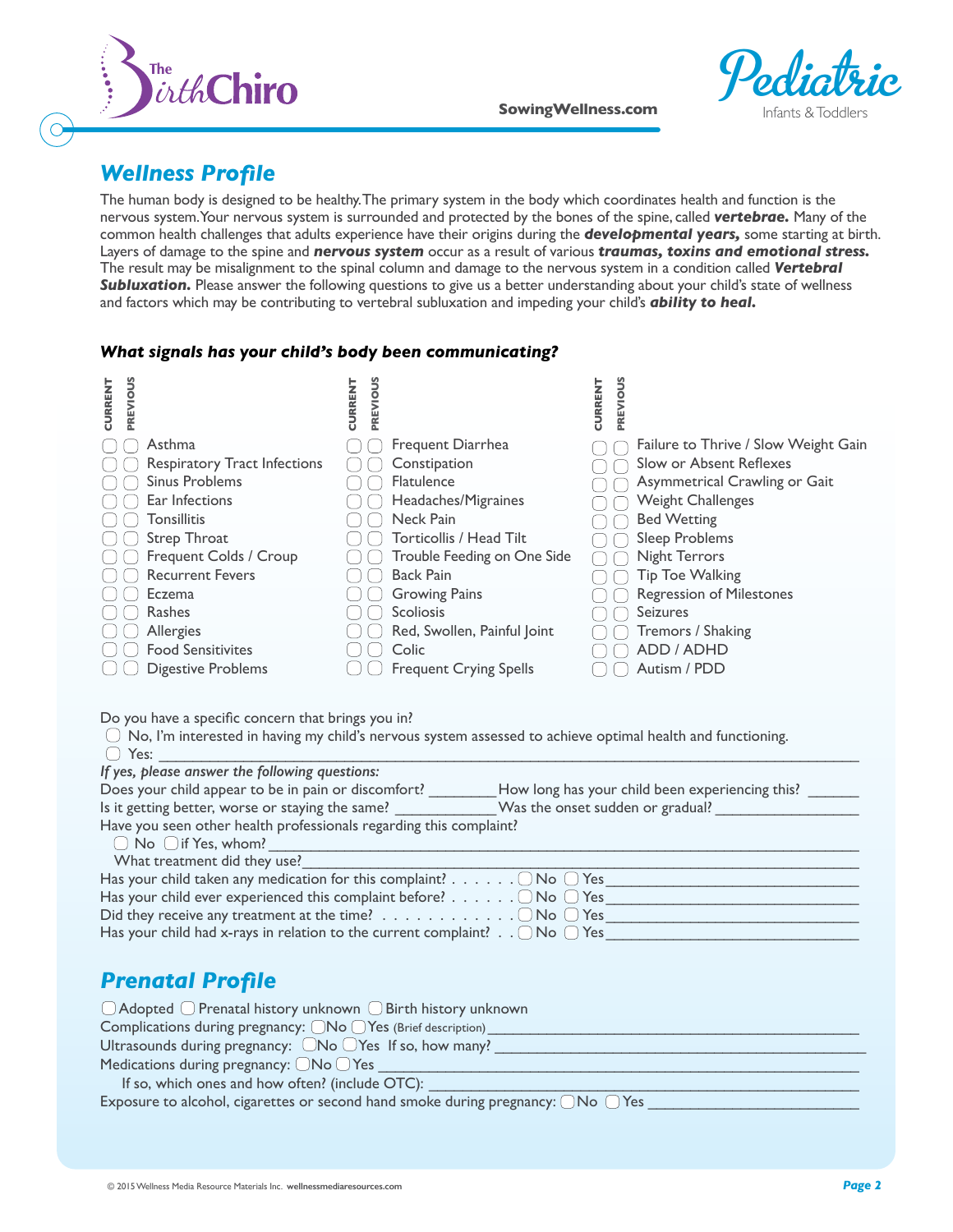

**SowingWellness.com** 



### *Birth Experience*

| <u></u>                                                                                                                                              |
|------------------------------------------------------------------------------------------------------------------------------------------------------|
|                                                                                                                                                      |
| Birth Attendants: ODoula OMidwife OGP OOB OOther _______________________________                                                                     |
| Medications during labor / delivery? (including IV antibiotics) $\Box$ No $\Box$ Yes                                                                 |
| Was Pitocin used to induce / speed up labor: $\bigcirc$ No $\bigcirc$ Yes                                                                            |
| Were your membranes ruptured by a medical professional? $\Box$ No $\Box$ Yes                                                                         |
| Was your child at anytime during your pregnancy in an intra-uterine constraining position? $\Box$ No $\Box$ Yes $\Box$ Unsure                        |
| If yes, please describe: OBreech OTransverse OFace / Brow presentation                                                                               |
| Was your delivery vaginal or C-section? ______________ If it was a C-section, was it planned or emergency? ______                                    |
| If it was vaginal, was the baby presented: $\bigcirc$ Head $\bigcirc$ Face $\bigcirc$ Breech                                                         |
| Were any of the following interventions used during delivery? $\Box$ Forceps $\Box$ Vacuum Extraction $\Box$ Other                                   |
| Were there any complications during delivery? $\bigcirc$ No $\bigcirc$ Yes                                                                           |
| If yes, please specify:                                                                                                                              |
| How long was the labor from the first regular contractions to the birth? _________ Hours                                                             |
| How long was the second stage (the pushing phase) of the labor?<br>Hours                                                                             |
| Was the baby born with any purple markings / bruising on their face or head? $\bigcirc$ No $\bigcirc$ Yes                                            |
| Any concerns about misshapen head at birth? $\bigcirc$ No $\bigcirc$ Yes                                                                             |
|                                                                                                                                                      |
|                                                                                                                                                      |
| <b>Post Natal History</b>                                                                                                                            |
| How many weeks gestation was the baby at birth? __w __d / Birth Weight: ___lbs___oz / Birth Length: ____lnches                                       |
| If known, APGAR scores at: 1 minute /10 5 minutes /10                                                                                                |
| Was the baby ever administered to Neonatal Intensive Care? $\bigcirc$ No $\bigcirc$ Yes                                                              |
| If yes, for how long and why?                                                                                                                        |
| Was any medication given to the baby at birth? $\bigcirc$ Yes $\bigcirc$ No $\bigcirc$ Unsure                                                        |
|                                                                                                                                                      |
|                                                                                                                                                      |
| <b>Child Health History</b> (Answer only those which are applicable)                                                                                 |
| How many hours does your baby sleep between feedings?__________ Day__________Night                                                                   |
|                                                                                                                                                      |
| Does your child have any feeding difficulties? ONo OYes                                                                                              |
| Is your child currently being breast fed? $\bigcirc$ Yes: exclusively breastfed $\bigcirc$ formula supplemented $\bigcirc$ No                        |
| If no, how long was the baby breast fed? ______ weeks/months                                                                                         |
| Does your child have a one-sided breast preference? ○ No ○ Yes If yes, Prefer Left or Right                                                          |
| Does your child frequently spit up after feeding? $\bigcirc$ No $\bigcirc$ Yes                                                                       |
| Does your child cry often? $\bigcirc$ No $\bigcirc$ Yes If yes, approximately how many hours per day?                                                |
| Does your child pass a lot of intestinal gas? $\bigcirc$ No $\bigcirc$ Yes                                                                           |
| Does your child frequently arch his/her head and neck backwards? $\bigcirc$ No $\bigcirc$ Yes                                                        |
| Has your child shown any sensitivities to foods either in your diet or their own? $\bigcup$ No $\bigcup$ Yes                                         |
|                                                                                                                                                      |
| Is your child exposed to cow's milk/dairy? $\bigcirc$ No $\bigcirc$ Yes, formula $\bigcirc$ Yes, directly $\bigcirc$ Yes, I drink it and breastfeed. |
|                                                                                                                                                      |
| <b>Developmental History</b>                                                                                                                         |
| Has your child ever fallen from any high places? $\dots \dots \dots \dots \dots \dots \dots \dots$<br>$\bigcup$ Yes                                  |
| Has your child ever been involved in a motor vehicle accident or near miss? $\Box$ No<br>$\bigcup$ Yes                                               |
| $\bigcup$ No<br>Yes                                                                                                                                  |

Has your child broken any bones? . . . . . . . . . . . . . . . . . . . . . . . . . . . . No Yes\_\_\_\_\_\_\_\_\_\_\_\_\_\_\_\_ Has your child had any previous hospitalizations?.  $\dots \dots \dots \dots \dots \dots \dots \dots \dots \dots \dots \dots \dots \dots \dots$ Has your child had any previous surgeries? . .No Yes\_\_\_\_\_\_\_\_\_\_\_\_\_\_\_\_